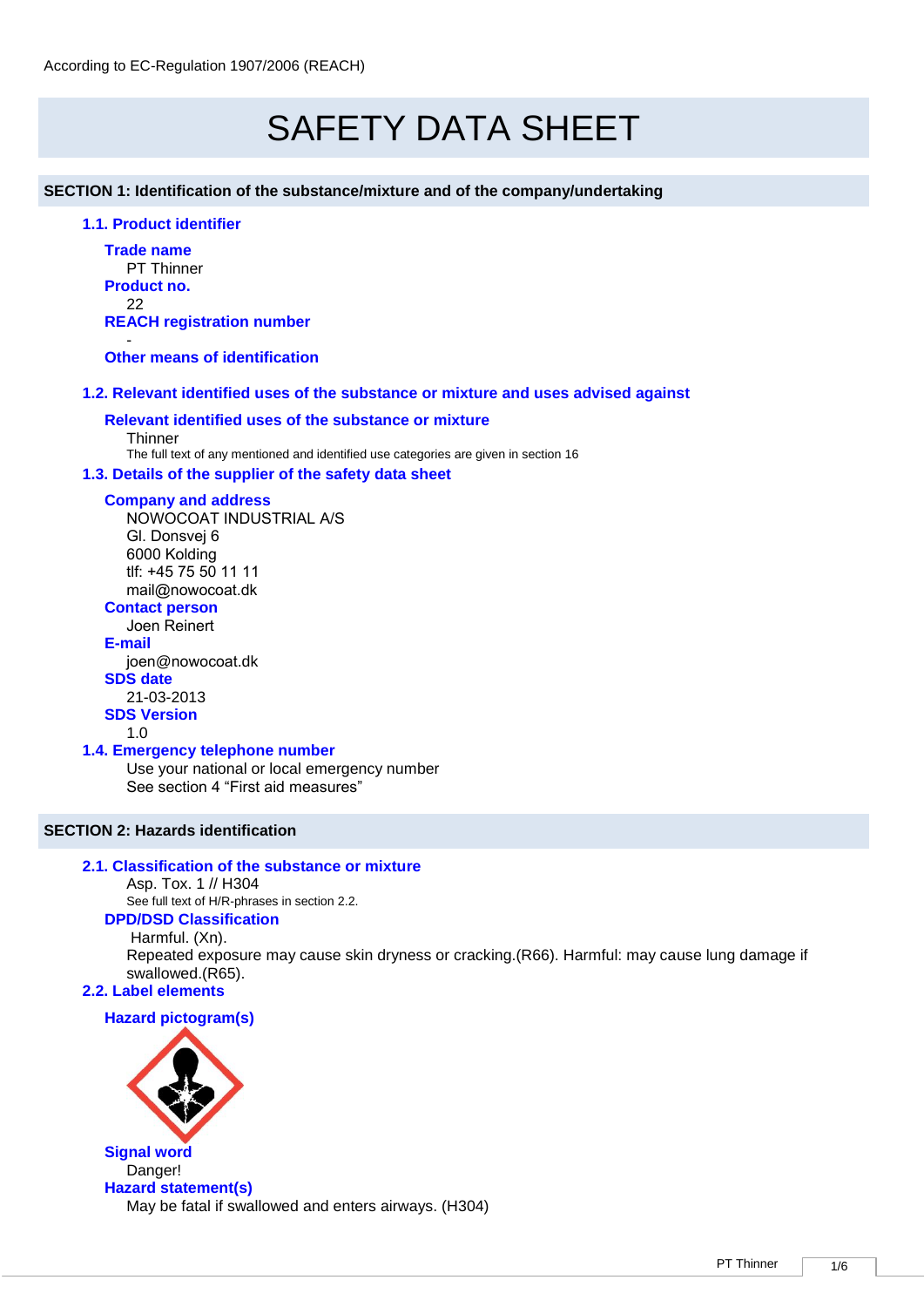### **Identity of the substances primarily responsible for the major health hazards**

|                              |                   | Distillates (petroleum), hydrotreated light. Index-no.: 649-422-00-2               |
|------------------------------|-------------------|------------------------------------------------------------------------------------|
|                              | General           | Keep out of reach of children. (P102)                                              |
|                              |                   | If medical advice is needed, have product container or label at hand. (P101)       |
| <b>Safety</b>                | <b>Prevention</b> | -                                                                                  |
| statement(s)                 | Response          | IF SWALLOWED: Immediately call a POISON CENTER or doctor/physician.<br>(P301+P310) |
|                              | <b>Storage</b>    | Store locked up. (P405)                                                            |
|                              | <b>Disposal</b>   | Dispose of contents/container to an approved waste disposal plant. (P501)          |
| 2.3. Other hazards           |                   |                                                                                    |
| A alabia a a chiadal da anti |                   |                                                                                    |

| <b>Additional labelling</b> |  |
|-----------------------------|--|
| <b>Additional warnings</b>  |  |
| <b>VOC</b>                  |  |
|                             |  |

### **SECTION 3: Composition/information on ingredients**

### **3.1/3.2. Substances**

| NAMF:                |                                                            |
|----------------------|------------------------------------------------------------|
|                      | Distillates (petroleum), hydrotreated light                |
| IDENTIFICATION NOS.: | CAS-no: 64742-47-8 EC-no: 265-149-8 Index-no: 649-422-00-2 |
| CONTENT:             | 95-100%                                                    |
| DSD CLASSIFICATION:  | Xn: R65                                                    |
| CLP CLASSIFICATION:  | Asp. Tox. 1                                                |
|                      | H304                                                       |

(\*) See full text of H/R-phrases in chapter 16. Occupational limits are listed in section 8, if these are available.

### **Other informations**

### **SECTION 4: First aid measures**

### **4.1. Description of first aid measures**

#### **General information**

In the case of accident: Contact a doctor or casualty department – take the label or this safety data sheet. Contact a doctor, if in doubt about the injured person's condition or if the symptoms continue. Never give an unconscious person water or similar.

### **Inhalation**

Get the person into fresh air and stay with them.

### **Skin contact**

Remove contaminated clothing and shoes at once. Skin that has come in contact with the material must be washed thoroughly with water and soap. Skin cleanser can be used. DO NOT use solvents or thinners.

### **Eye contact**

Remove contact lenses. Flush eyes immediately with plenty of water (20-30°C) for at least 15 minutes and continue until irritation stops. Make sure you flush under the upper and lower eyelids. If irritation continues, contact a doctor.

### **Ingestion**

Do not induce vomiting! If vomiting occurs, keep head facing down so that vomit does not get into the lungs. Call a doctor or ambulance. Symptoms of chemical pneumonia can appear after several hours. People who have swallowed the product should therefore be kept under medical attention for at least 48 hours.

### **Burns**

Rinse with water until the pain stops and continue for 30 minutes.

### **4.2. Most important symptoms and effects, both acute and delayed**

This product contains substances that can give chemical pneumonia if inhaled. The symptoms of chemical pneumonia can appear after several hours.

### **4.3. Indication of any immediate medical attention and special treatment needed**

IF exposed or concerned:

Get immediate medical advice/attention.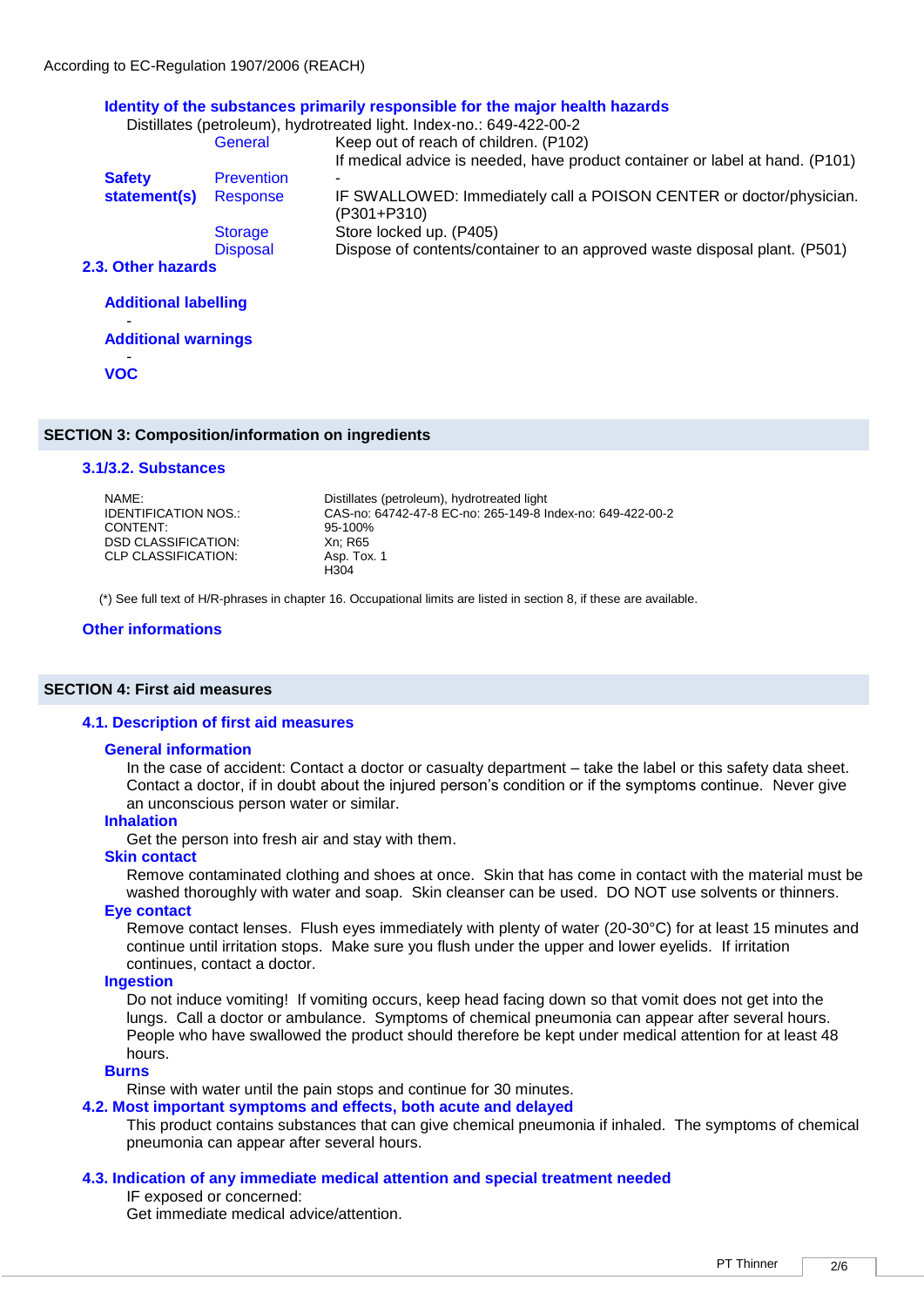### **Information to medics**

Bring this safety data sheet.

### **SECTION 5: Firefighting measures**

### **5.1. Extinguishing media**

Recommended: alcohol-resistant foam, carbonic acid, powder, water mist. Water jets should not be used, since they can spread the fire.

**5.2. Special hazards arising from the substance or mixture** 

### No special

### **5.3. Advice for firefighters**

Wear self-contained breathing apparatus and protective clothing to prevent contact.

### **SECTION 6: Accidental release measures**

**6.1. Personal precautions, protective equipment and emergency procedures** 

Avoid direct contact with spilled substances. Avoid inhalation of vapours from waste material. **6.2. Environmental precautions** 

No specific requirements.

### **6.3. Methods and material for containment and cleaning up**

Use sand, sawdust, earth, vermiculite, diatomaceous earth to contain and collect non-combustible absorbent materials and place in container for disposal, according to local regulations. Cleaning should be done as far as possible using normal cleaning agents. Solvents should be avoided.

### **6.4. Reference to other sections**

See section on "Disposal considerations " with regard to the handling of waste. See section on 'Exposure controls/personal protection' for protective measures.

### **SECTION 7: Handling and storage**

### **7.1. Precautions for safe handling**

Smoking, consumption of food or liquid, and storage of tobacco, food or liquids are not allowed in the workrooms. See section on 'Exposure controls/personal protection' for information on personal protection. Avoid direct contact with the product.

### **7.2. Conditions for safe storage, including any incompatibilities**

Always store in containers of the same material as the original. Containers that have been opened must be carefully resealed and kept upright to prevent leakage.

### **Storage temperature**

NA

### **7.3. Specific end use(s)**

This product should only be used for applications described in Section 1.2

### **SECTION 8: Exposure controls/personal protection**

### **8.1. Control parameters**

### **OEL**

No data available

**DNEL / PNEC**

## No data available.

**8.2. Exposure controls** 

No control is necessary if the product is used in a normal way.

### **General recommendations**

Smoking, consumption of food or liquid, and storage of tobacco, food or liquid, are not allowed in the workroom.

### **Exposure scenarios**

If there is an appendix to this safety data sheet, the indicated exposure scenarios must be complied. **Exposure limits**

There are no maximum exposure limits for the substances contained in this product.

### **Appropriate technical measures**

Take ordinary precautions when using the product. Avoid inhalation of gas or dust. **Hygiene measures**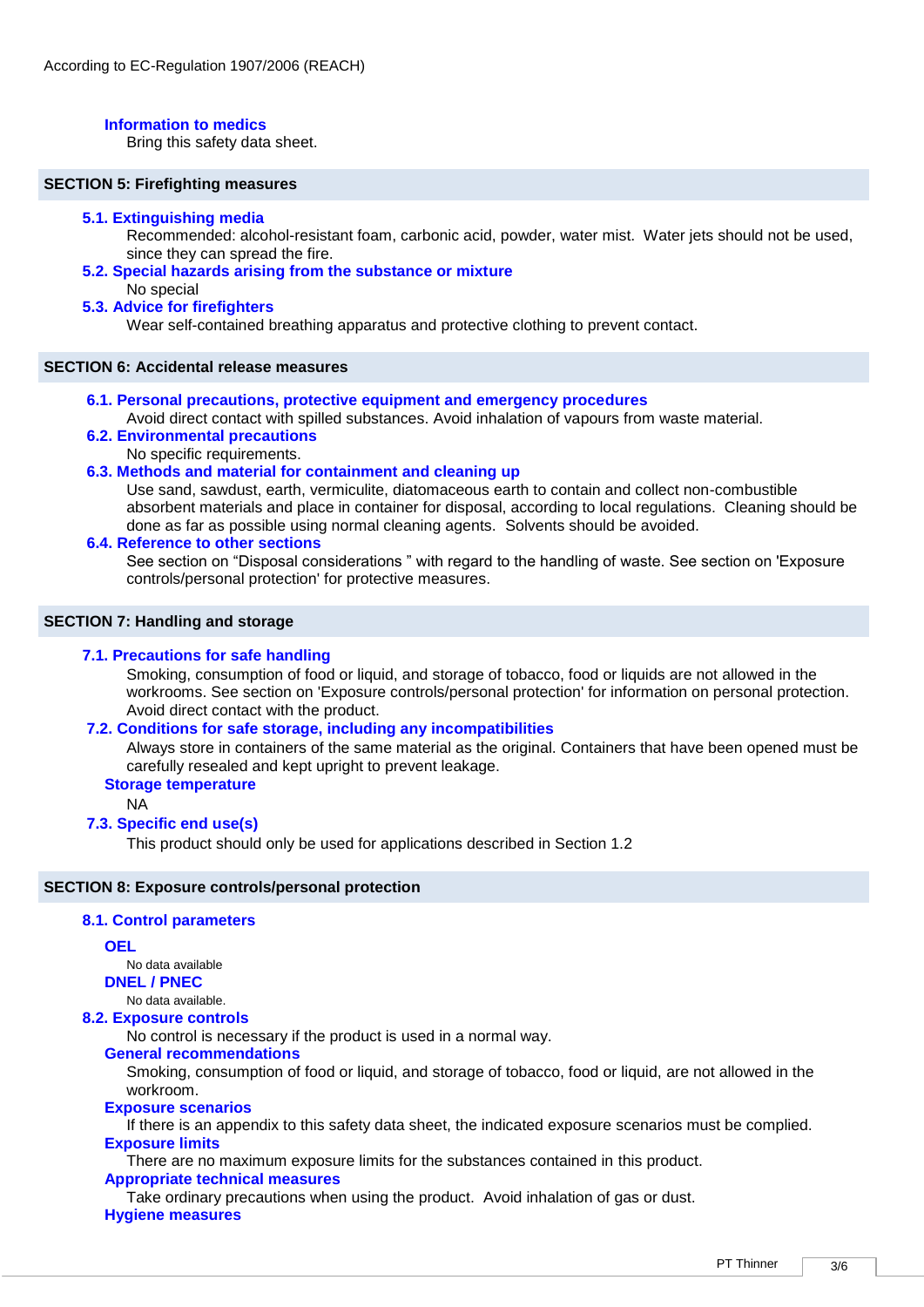Whenever you take a break in using this product and when you have finished using it, all exposed areas of the body must be washed. Always wash hands, forearms and face.

**Measures to avoid environmental exposure**

Keep damming materials near the workplace. If possible collect spillage during work. **Individual protection measures, such as personal protective equipment**



### **Generally**

Only CE-marked personal protection equipment should be used.

### **Respiratory Equipment**

No specific requirements.

### **Skin protection**

Special work clothing should be used. When working with this product for a long period of time, use a protective suit.

### **Hand protection**

Recommended: Polyvinyl alcohol (PVA). . Breakthrough time: See the manufacturer's instructions

### **Eye protection**

No specific requirements.

### **SECTION 9: Physical and chemical properties**

|                                    |        | 9.1. Information on basic physical and chemical properties |    |                    |                         |  |
|------------------------------------|--------|------------------------------------------------------------|----|--------------------|-------------------------|--|
| <b>Form</b>                        | Colour | Odour                                                      | pH | <b>Viscosity</b>   | Density (g/cm3)         |  |
| Liquid                             | Clear  | Mild                                                       |    | ۰                  | 0.83                    |  |
| <b>Phase changes</b>               |        |                                                            |    |                    |                         |  |
| Melting point (°C)                 |        | Boiling point (°C)                                         |    |                    | Vapour pressure (mm Hg) |  |
|                                    |        | 255                                                        |    |                    |                         |  |
| Data on fire and explosion hazards |        |                                                            |    |                    |                         |  |
| Flashpoint (°C)                    |        | Ignition $(^{\circ}C)$                                     |    | Self ignition (°C) |                         |  |
|                                    |        |                                                            |    |                    |                         |  |
| Explosion limits (Vol %)           |        | <b>Oxidizing properties</b>                                |    |                    |                         |  |
|                                    |        | $\overline{\phantom{0}}$                                   |    |                    |                         |  |
| <b>Solubility</b>                  |        |                                                            |    |                    |                         |  |
| Solubility in water                |        | n-octanol/water coefficient                                |    |                    |                         |  |
| Insoluble                          |        |                                                            |    |                    |                         |  |
| 9.2. Other information             |        |                                                            |    |                    |                         |  |
| Solubility in fat                  |        | <b>Additional information</b>                              |    |                    |                         |  |
|                                    |        | N/A                                                        |    |                    |                         |  |

### **SECTION 10: Stability and reactivity**

| 10.1. Reactivity<br>No data available                                                                                          |
|--------------------------------------------------------------------------------------------------------------------------------|
| <b>10.2. Chemical stability</b><br>The product is stable under the conditions, noted in the section on "Handling and storage". |
| 10.3. Possibility of hazardous reactions<br>No special                                                                         |
| 10.4. Conditions to avoid<br>Do not expose to heat (e.g. sunlight), because it can lead to excess pressure.                    |
| 10.5. Incompatible materials<br>Strong acids, strong bases, strong oxidising agents, and strong catabolic agents.              |
| 10.6. Hazardous decomposition products<br>The product is not degraded when used as specified in section 1.                     |
|                                                                                                                                |

### **SECTION 11: Toxicological information**

**11.1. Information on toxicological effects**

**Acute toxicity**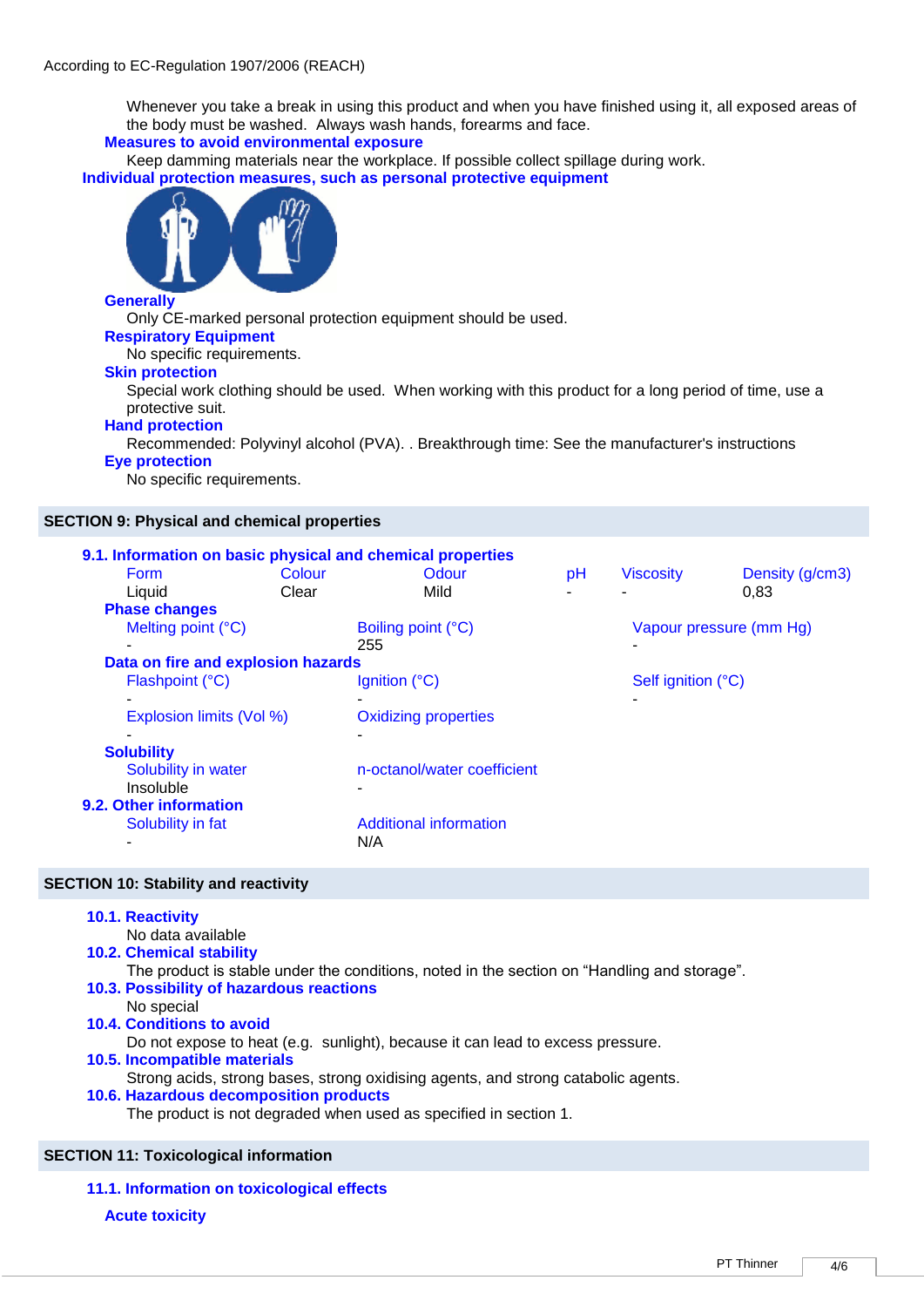### According to EC-Regulation 1907/2006 (REACH)

| Substance<br>Distillates (petroleum), hydro | <b>Species</b><br>Rat | Test<br>LD50 | Route of exposure<br>Oral | <b>Result</b><br>>5000 mg/kg |
|---------------------------------------------|-----------------------|--------------|---------------------------|------------------------------|
| Distillates (petroleum), hydro              | Rabbit                | LD50         | Dermal                    | >2000 mg/kg                  |
| Distillates (petroleum), hydro              | Rat                   | LC50         | Inhalation                | $>5.28$ mg/l                 |

### **Long term effects**

This product contains substances that can give chemical pneumonia if inhaled. The symptoms of chemical pneumonia can appear after several hours.

### **SECTION 12: Ecological information**

| 12.1. Toxicity                      |                                  |             |                                |                      |
|-------------------------------------|----------------------------------|-------------|--------------------------------|----------------------|
| <b>Substance</b>                    | <b>Species</b>                   | Test        | <b>Test duration</b>           | Result               |
| Distillates (petroleum), hydro      | Fish                             | LC50        | 96 h                           | $2,5$ mg/l           |
| Distillates (petroleum), hydro      | Fish                             | <b>NOEC</b> | 28 d                           | $0.098$ mg/l         |
| Distillates (petroleum), hydro      | Daphnia                          | EC50        | 48 h                           | $1,4$ mg/l           |
| Distillates (petroleum), hydro      | Daphnia                          | EC50        | 21 <sub>d</sub>                | $0.89$ mg/l          |
| Distillates (petroleum), hydro      | Algae                            | <b>EC50</b> | 72 h                           | $1,3 \text{ mq/l}$   |
| 12.2. Persistence and degradability |                                  |             |                                |                      |
| <b>Substance</b>                    | <b>Biodegradability</b>          |             | Test                           | <b>Result</b>        |
| Distillates (petroleum), hydro      | Yes                              |             | CO <sub>2</sub> Evolution Test | 61                   |
| 12.3. Bioaccumulative potential     |                                  |             |                                |                      |
| <b>Substance</b>                    | <b>Potential bioaccumulation</b> |             | LogPow                         | <b>BFC</b>           |
| Distillates (petroleum), hydro      | Yes                              |             | 3                              | No data<br>available |

### **12.4. Mobility in soil**

Distillates (petroleum), hydro...: Log Koc= 2,4541, Calculated from LogPow (Moderate mobility potential.). **12.5. Results of PBT and vPvB assessment** 

## No data available

### **12.6. Other adverse effects**

This product contains substances which can accumulate in the food chain because they are bioaccumulative substances. Bioaccumulative substances can accumulate in fat tissue and are not easily secreted.

### **SECTION 13: Disposal considerations**

### **13.1. Waste treatment methods**

The product is covered by the regulations on dangerous waste.

**Waste**

-

EWC code

### **Specific labelling**

### - **Contaminated packing**

Packaging which contains leftovers from the product must be disposed of in the same way as the product.

### **SECTION 14: Transport information**

Not listed as dangerous goods under ADR and IMDG regulations.

| $14.1 - 14.4$ |                |                           | 0.000 ao adingoroao goodo dinaor 7.011 ania mn0 o rogala.iono. |                                            |                        |              |                                 |
|---------------|----------------|---------------------------|----------------------------------------------------------------|--------------------------------------------|------------------------|--------------|---------------------------------|
|               | <b>ADR/RID</b> | <b>14.1. UN</b><br>number | 14.2. UN proper shipping name                                  | <b>14.3. Transport</b><br>hazard class(es) | 14.4. Packing<br>group | <b>Notes</b> |                                 |
|               | <b>IMDG</b>    | UN-no.                    | <b>Proper Shipping Name</b>                                    | PG*<br><b>Class</b>                        | <b>EmS</b>             | $MP**$       | <b>Hazardous</b><br>constituent |

### **14.5. Environmental hazards**

### - **14.6. Special precautions for user**

- **14.7. Transport in bulk according to Annex II of MARPOL73/78 and the IBC Code**  No data available